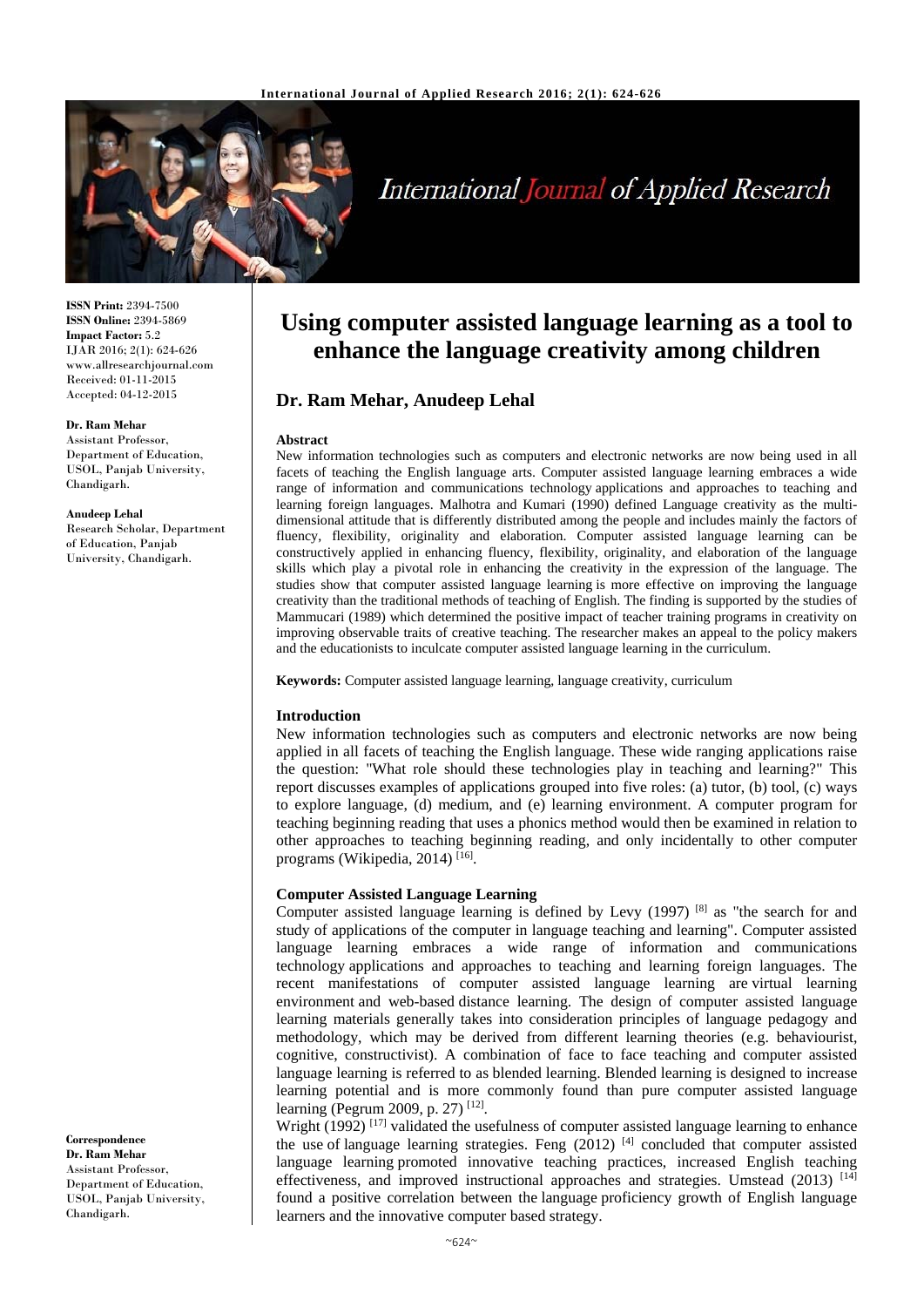# **Language Creativity**

Beginning in the  $17<sup>th</sup>$  century, scholars were taken by the idea that language was the medium in which thought was conducted. First, they agreed that thought was exceptionally powerful, in the sense that there were no limits to the creation of ideas. In other words, man was in principle capable of an infinite variety of different thoughts. "Reason is a universal instrument which can operate in all sorts of situations" (Descartes, 1960)  $^{[3]}$ . Second, language was a medium in which thought could be expressed, because it too was capable of infinite variety. Descartes expressed this as follows: "For it is a very remarkable fact that there are no men so dull-witted and stupid, not even madmen, that they are incapable of stringing together different words, and composing them into utterances, through which they let their thoughts be known". Modern linguists describe this as the creative aspect of language Chomsky  $(1966)$  <sup>[2]</sup>. "An essential property of language is that it provides the means for expressing indefinitely many thoughts and for reacting appropriately in an indefinite range of new situations" (Chomsky 1965, p. 6) [1].

The creativity of language is important to modern cognitive science, because it is assumed that this creativity is the product of a finite system. This idea was clearly expressed by Humboldt  $(1999)$  [6], that language is quite peculiarly confronted by an unending and truly boundless domain, the essence of all that can be thought. It must therefore make infinite employment of finite means. Malhotra and Kumari  $(1990)$  <sup>[9]</sup> found that the students who were exposed to the synectics method of teaching showed significant improvement in language creativity.

# **Dimensions of Language Creativity**

Malhotra and Kumari (1990)<sup>[9]</sup> defined Language creativity as the multi-dimensional attitude that is differently distributed among the people and includes mainly the factors of

- 1) Fluency- Fluency is a quantitative aspect of creativity, i.e. coming up with large quantity of ideas, words, and ways of expressing them.
- 2) Flexibility- Flexibility is referred to as thinking up a variety of ideas and new way of dealing with situation.
- 3) Originality- Originality is designated as uncommon with respect to figural, verbal of symbolic transformation.
- 4) Elaboration- Elaboration is referred to ability by giving one or two simple lines on a complex object or given situation.

### **Positive Influence of Computer Assisted Language Learning in Enhancing the Language Creativity**

Computer assisted language learning is useful in enhancing the language learning strategies (Wright, 1992; Feng, 2012; Umstead, 2013)  $[17, 4, 14]$ . Language is created rather than a mere recall of speech and sound. Computer assisted language learning is based on visuals, audio as well as text and it contains various forms of media which appeals to the learners to invoke their interest in learning. Computer assisted language learning can be constructively applied in enhancing fluency, flexibility, originality, and elaboration of the language skills which play a pivotal role in enhancing the creativity in the expression of the language. The studies show that computer assisted language learning is more effective on improving the language creativity than the traditional methods of teaching of English. The finding is

supported by the studies of Mammucari (1989) [11] which determined the positive impact of teacher training programs in creativity on improving observable traits of creative teaching. Malhotra and Kumari (1990)  $[9]$  found that the students who were exposed to the synectics method of teaching showed significant improvement on all the four factors viz. fluency, flexibility, originality and elaboration. Han (2000) found that creative ability in young children is rather domain-specific. Huh  $(2005)$  <sup>[5]</sup> found a close relationship between creativity and language learning and the positive impact of incorporating creative thinking skills into language instruction in computer assisted language learning environments. Lee (2006) found that creativity can be enhanced through conscious and creative efforts. Kennedy  $(2007)$  <sup>[7]</sup> reported that the computer assisted vocabulary learning program was successful in significantly increasing students' receptive and productive knowledge of foreign language vocabulary words. Salemic  $(2010)$  [13] found positive effects of instruction emphasizing fluency, flexibility, originality, and elaboration on students' vocabulary acquisition and reading comprehension. Wang  $(2011)$  <sup>[15]</sup> reported the positive role of language retrieved pictures in supporting computer mediated intercultural brainstorming to promote creativity. The learners are more motivated and participative in computer assisted language learning classrooms. This aids the educators in creating enriched classrooms and encourages the learners to explore new realms of expression. The researcher makes an appeal to the policy makers and the educationists to inculcate computer assisted language learning in the curriculum.

# **References**

- 1. Chomsky N. Aspects of the theory of syntax. Cambridge, USA: Massachusetts Institute of Technology Press, 1965.
- 2. Chomsky N. Cartesian linguistics: A chapter in the history of rationalist thought (1<sup>st</sup>ed.). New York: Harper & Row, 1966.
- 3. Descartes R. Discourse on method and meditations. Indianapolis, USA: Bobbs-Merrill, 1960.
- 4. Feng YL. English language teachers' perceptions of computer assisted language learning (Doctoral dissertation). Available from Pro Quest dissertations and theses database (Order No. 3549718).Retrieved, 2012, 2014. From http://search.proquest.com/docview/1284158433?accoun

tid=28367 (1284158433).

- 5. Huh K. The role of computer assisted language learning in the language learning and creative thinking development of English as second language students (Doctoral dissertation). Available from ProQuest dissertations and theses database (Order No. 3206152). Retrieved, 2005, 2014 from http://search.proquest.com/docview/ 3053833 91?accountid=28367 (305383391).
- 6. Humboldt WV. On language: On the diversity of human language construction and its influence on the mental development of the human species. New York: Cambridge University Press, 1999.
- *7.* Kennedy AW. Laying the cornerstone, building the foundation: An analysis of a computer assisted vocabulary learning program as a tool for productive and receptive vocabulary learning in the foreign language classroom (Doctoral dissertation). Available from Pro